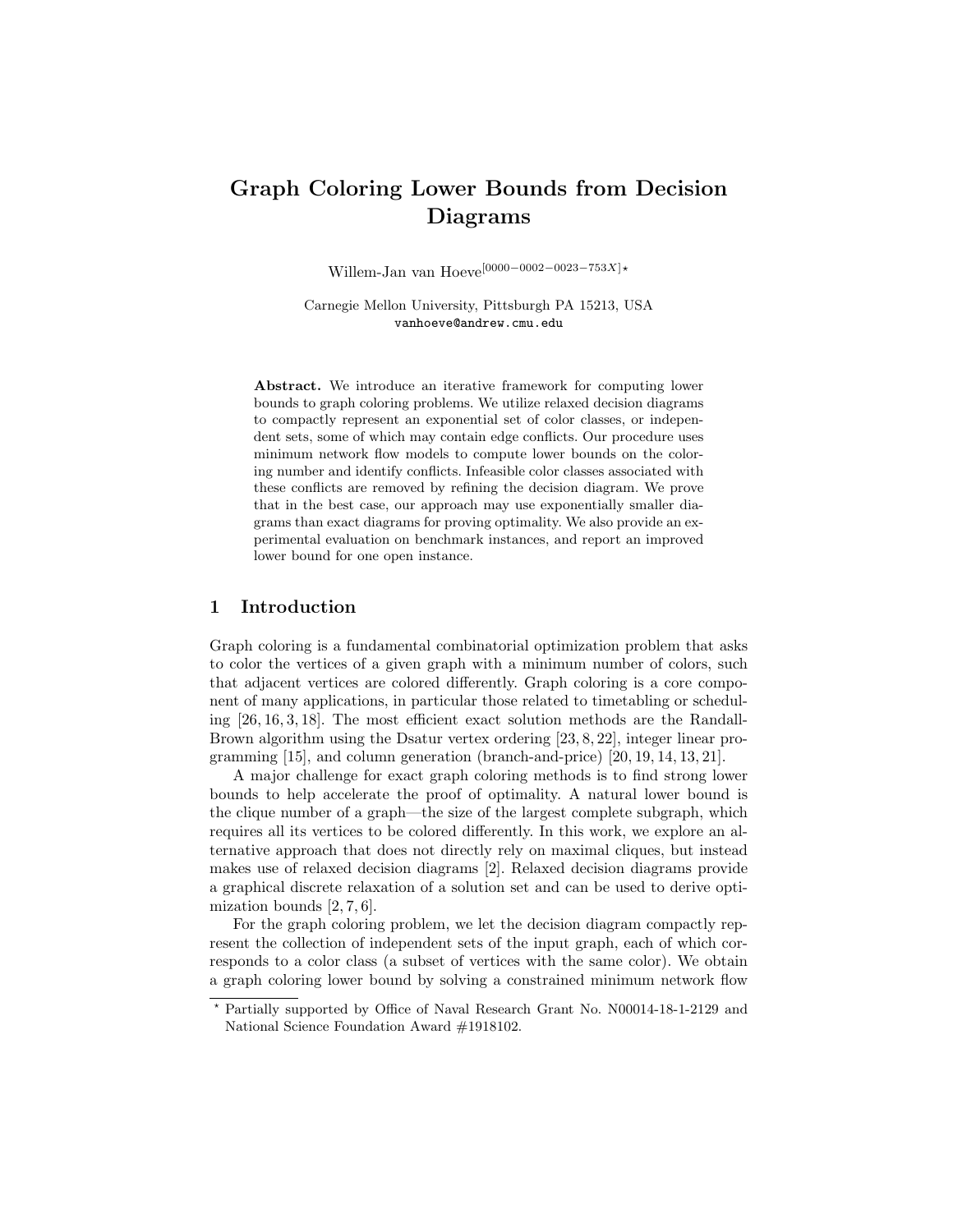over the decision diagram that ensures that each vertex only appears in one color class. However, in our relaxed decision diagram, not all color classes may be exact. We therefore identify conflicts (adjacent vertices) in each color class, which are subsequently removed from the diagram by a refinement step. We iteratively apply this process until no more conflicts are found. We show that an integral conflict-free solution to the constrained minimum network flow problem is guaranteed to be optimal.

Our approach is relatively generic, in that the iterative refinement process based on conflicts is not restricted to graph coloring problems. For example, we can define a very similar procedure for bin packing problems, in which case a subset of items is conflicting if its weight exceeds the capacity of the bin. In fact, it can be viewed as a 'dual' form of column generation: instead of iteratively generating new columns (color classes), our approach iteratively removes infeasible color classes from consideration. In both cases, however, a solution is defined as a subset of columns.

Contributions. The main contributions of this work include 1) the introduction of a new framework for obtaining graph coloring lower bounds based on relaxed decision diagrams, and proving its correctness, 2) a proof that relaxed decision diagrams can be exponentially smaller than their exact versions for finding optimal solutions, and 3) an experimental evaluation of our lower bounds on benchmark instances, with an improved lower bound for one open instance.

#### 2 Graph Coloring by Independent Sets

We first present a formal definition of graph coloring [24]. Let  $G = (V, E)$  be an undirected simple graph with vertex set V and edge set E. We define  $n = |V|$ and  $m = |E|$ . We denote by  $N_i$  the set of neighbors of  $i \in V$ . For convenience, we label the vertices V as integers  $\{1, \ldots, n\}$ . A vertex coloring of G is a mapping of each vertex to a color such that adjacent vertices are assigned different colors. We refer to the subset of vertices with the same color as a *color class*. The graph coloring problem is to find a vertex coloring with the minimum number of colors. The minimum number of colors to color G is called the coloring number or the *chromatic number* of  $G$ , denoted by  $\chi(G)$ .

Observe that each color class is defined as a subset of variables that are pairwise non-adjacent. In other words, a color class corresponds to an *independent* set of G, and conversely each independent set of G can be used as a color class. This allows to formulate the graph coloring problem as follows. Let I be the collection of all independent sets of G. We introduce a binary variable  $y_i$  for each independent set  $i \in I$ , representing whether i is used as a color class in a solution. We let binary parameter  $a_{ij}$  represent whether vertex  $j \in V$  belongs to independent set  $i \in I$ . The graph coloring problem can then be formulated as the following integer program:

$$
\min \sum_{i \in I} y_i
$$
\n
$$
\text{s.t.} \sum_{i \in I} a_{ij} y_i = 1 \ \forall j \in V,
$$
\n
$$
y_i \in \{0, 1\} \qquad \forall i \in I,
$$
\n
$$
(1)
$$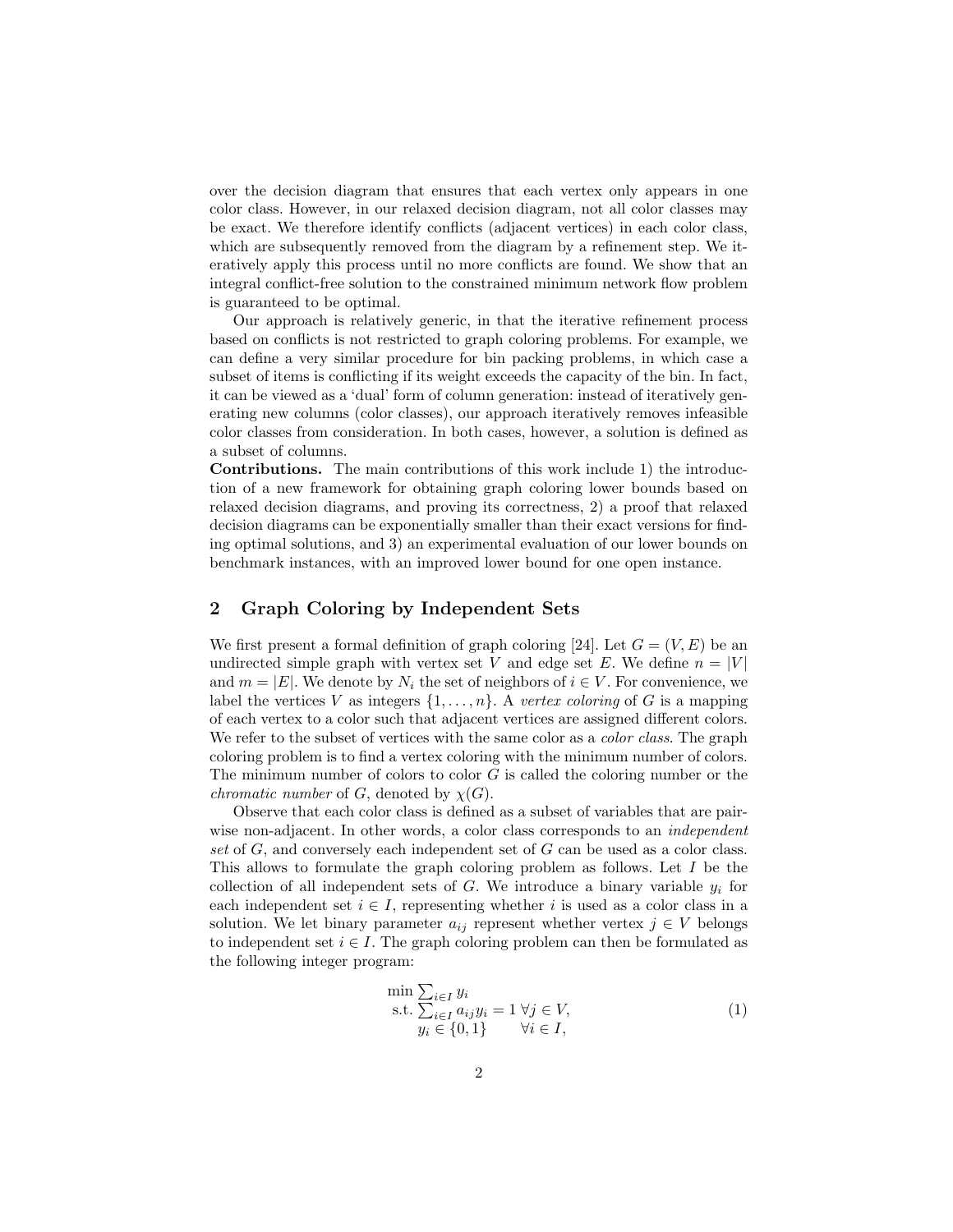where the equality constraint ensures that each vertex belongs to one color class. This formulation forms the basis of the column generation approaches for graph coloring, as first proposed in [20]. Instead of enumerating all exponentially many independent sets I, column generation iteratively adds new independent sets (with negative reduced cost) to an initial collection. In our approach, we start with all subsets sets I and iteratively remove sets that contain adjacent vertices.

## 3 Decision Diagrams

Decision diagrams were originally developed to represent switching circuits and, more generally, Boolean functions [17, 1, 25]. They became particularly popular after the introduction of efficient compilation methods for Reduced Ordered Binary Decision Diagrams [9, 10], and have been applied widely to verification and configuration problems. More recently, decision diagrams have been applied to solve optimization problems [6], which is the context we follow in this paper.

Definitions For our purposes, a decision diagram will represent the set of solutions to an optimization problem P defined on an ordered set of decision variables  $X = \{x_1, \ldots, x_n\}$ . In this paper, we assume that each variable is binary. The feasible set of  $P$  is denoted by  $Sol(P)$ .

A decision diagram for P is a layered directed acyclic graph  $D = (N, A)$  with node set N and arc set A. D has  $n + 1$  layers that represent state-dependent decisions for the variables. The first layer (layer 1) is a single root node r, while the last layer (layer  $n + 1$ ) is a single terminal node t. Layer j is a collection of nodes associated with variable  $x_j \in X$ , for  $j = 1, ..., n$ . Arcs are directed from a node u in layer j to a node v in layer  $j + 1$ , and have an associated label  $\ell(u, v)$ which can be either 0 or 1. We refer to the former as 0-arcs and to the latter as 1-arcs. The layer of node u is denoted by  $L(u)$ . Each arc, and each node, must belong to a path from r to t. Each arc-specified r-t path  $p = (a_1, a_2, \ldots, a_n)$ defines a variable assignment by letting  $x_j = \ell(a_j)$  for  $j = 1, \ldots, n$ . We slightly abuse notation and denote by  $Sol(D)$  the collection of variable assignments for all  $r$ -t paths in  $D$ .

**Definition 1.** A decision diagram D is exact for problem P if  $Sol(D) = Sol(P)$ . A decision diagram D is relaxed for problem P if  $Sol(D) \supseteq Sol(P)$ .

The benefit of using decision diagrams for representing solutions is that *equiv*alent nodes, i.e., nodes with the same set of completions, can be merged. A decision diagram is called reduced if no two nodes in a layer are equivalent. A key property is that for a given fixed variable ordering, there exists a unique reduced ordered decision diagram [9]. Nonetheless, even reduced decision diagrams may be exponentially large to represent all solutions for a given problem.

Exact Compilation In this work we apply top-down compilation methods that depend on state-dependent information (similar to state variables in dynamic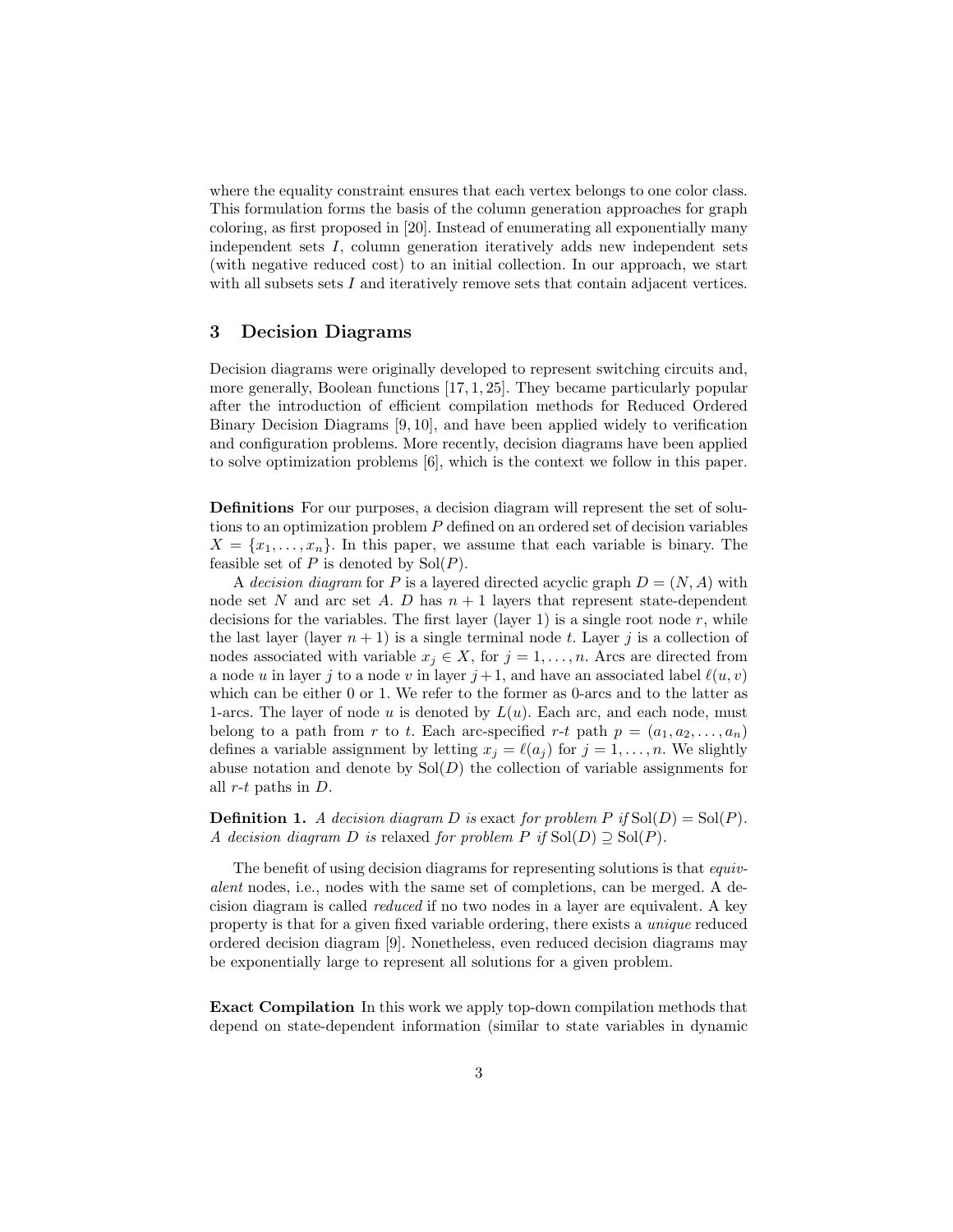

Fig. 1. Input graph for Example 1 (a) and the associated exact decision diagram representing all independent sets (b). The diagram uses the lexicographic ordering of the vertices. Dashed arcs represent 0-arcs, while solid arcs represent 1-arcs. For convenience, the set of eligible vertices (the state information) is given in each node.

programming models). We limit the exposition to the compilation of decision diagrams for independent set problems [4, 5]. We define a binary variable  $x_i$  for each  $i \in V$  representing whether i is selected. The state information we maintain is the set of 'eligible vertices', i.e., the set of graph vertices that can be added to the independent sets represented by paths into the node.

Formally, for each node  $u$  in the decision diagram we recursively define a set  $S(u) \subseteq V$ , and we initialize  $S(r) = V$ ,  $S(t) = \emptyset$ . For node u in layer  $L(u) = j$ we distinguish two cases. If  $j \notin S(u)$ , we define a 0-arc (or transition) from u to v, with  $S(v) = S(u)$ . Otherwise, if  $j \in S(u)$ , we define both a 1-arc and a 0-arc out of  $u$ , with

$$
S(v) = \begin{cases} S(u) \setminus (\{j\} \cup N_j) & \text{if } (u, v) \text{ is a 1-arc} \\ S(u) \setminus \{j\} & \text{if } (u, v) \text{ is a 0-arc} \end{cases}
$$

The top-down compilation procedure starts at the root node, creates all nodes in the next layer (following the 0-arcs and 1-arcs), and merges the nodes that are equivalent. In our case, two nodes u and v are equivalent if  $S(u) = S(v)$ . This top-down compilation procedure yields the unique reduced decision diagram for representing all independent sets (for a given ordering), as shown in [4, 5].

Example 1. Consider the graph in Figure 1.a. We depict the exact decision diagram representing all independent sets for this graph in Figure 1.b.

Compilation by Separation As an alternative to exact compilation, we can apply constraint separation to iteratively construct the decision diagram [11, 6]. We will apply this method to compile relaxed decision diagrams, and again describe it in the context of independent sets.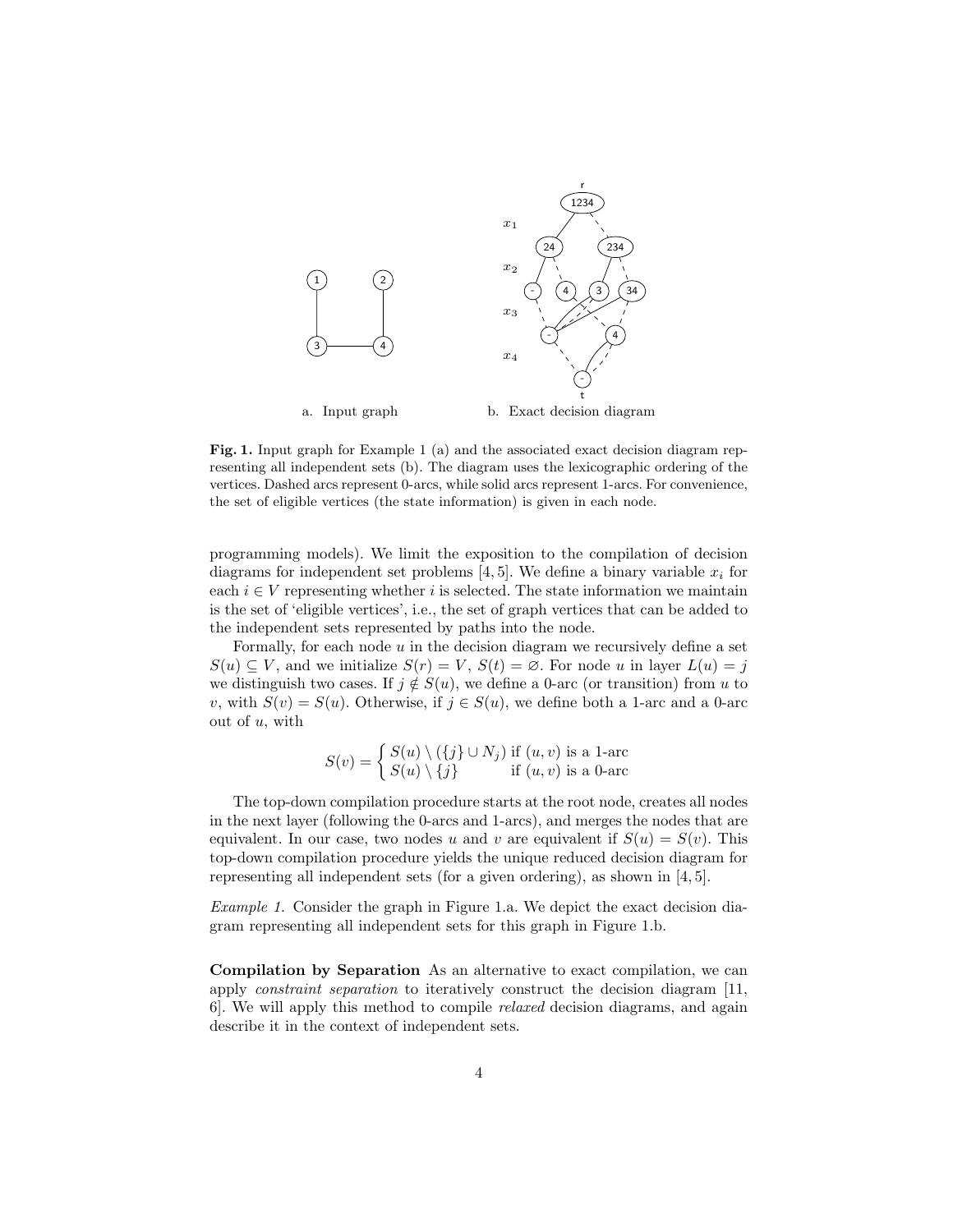

Fig. 2. Applying constraint separation to the input graph of Example 1. The initial relaxed diagram (a) is iteratively refined until the optimal solution (the flow paths) no longer contains infeasible color classes.

We initialize each layer j of D as a single node  $u_i$ , with state information  $S(u_i) = \{j, \ldots, n\}$ , for  $j = 1, \ldots, n$ , and  $S(u_{n+1}) = \emptyset$ . We define a 0-arc and a 1-arc between nodes  $u_j$  and  $u_{j+1}$ , for  $j = 1, ..., n$ . The input to our separation algorithm is a relaxed decision diagram  $D$  together with a path  $p =$  $u_j, u_{j+1}, \ldots, u_k$  with associated arc labels  $l_j, l_{j+1}, \ldots, l_{k-1}$ , and a conflict, i.e., the edge between vertices j and k, where  $j < k$ . The goal of the separation algorithm is to resolve the conflict along path  $p$  by splitting nodes, and arcs, appropriately. This is described in Algorithm 1.

We represent  $D$  as a two-dimensional vector  $D[\]$  of nodes, such that D is a vector of 'layers' and  $D[\ ]$  is a vector of 'nodes', one for each layer. Both are indexed starting from 1. The size of vector  $D$  is fixed to  $n + 1$ , while we dynamically update the size of the layers D[ ]. The root is represented as D[1][1] and the terminal as  $D[n+1][1]$ . Each node  $u = D[j][i]$  (u is the *i*-th node in layer j) has state information  $D[j][i]$ . S =  $S(u)$ , a reference to the node in layer  $j + 1$ that represents the endpoint of its 1-arc D[j][i].oneArc, and a similar reference for its 0-arc D[j][i].zeroArc. If the 1-arc does not exist, the reference holds value -1.

Algorithm 1 considers each node  $D[i][u_i]$  along the path in sequence (line 2) and splits off the next node in the path. This is done by first creating a temporary node w (lines 3-5). If an equivalent node already exists in layer  $i + 1$ , we direct the path to its index (lines 6-7). Otherwise we complete the definition of  $w$  by copying the outgoing arcs of node  $D[i+1][u_{i+1}]$  (lines 9-11), and we add w to layer  $i + 1$  (lines 12-13). Lastly, we redirect the path from  $u_i$  to the new node with index t (lines 15-17). Fig. 2 gives an illustration of the algorithm. When we apply the algorithm to the decision diagram (a), with the all-ones path and conflicting edge  $(1, 3)$  as input, we obtain the decision diagram  $(b)$ .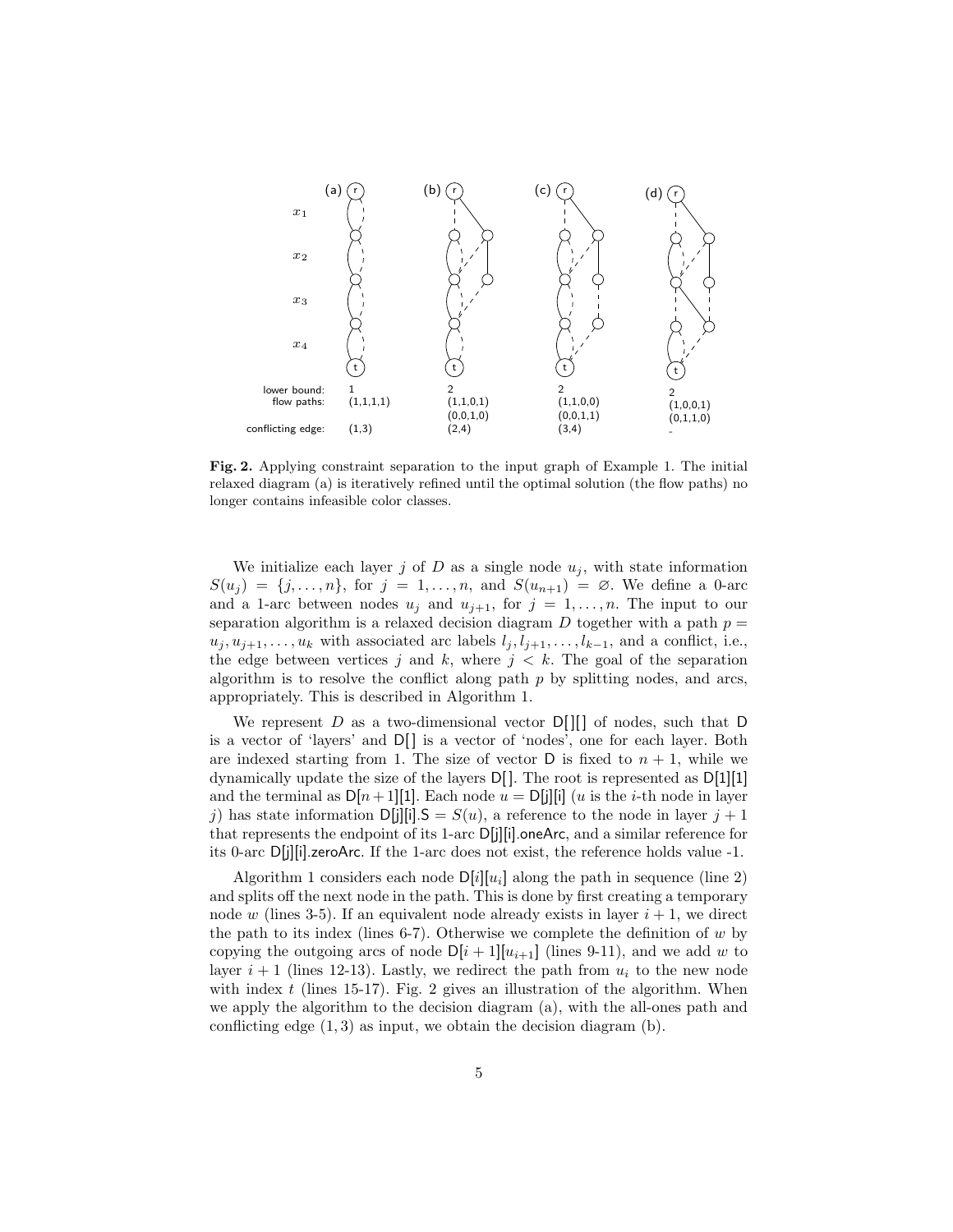#### Algorithm 1: Compilation by separation.

1 Input: relaxed decision diagram  $D$  (D[j][i] represents the *i*th node in layer j), path node indices  $u_j, \ldots, u_{k-1}$ , path arc labels  $l_j, \ldots, l_{k-1}$ , conflict  $(j, k)$ , and list of neighbors  $N_i$  for each  $i \in V$ 2 for  $i = j, ..., k - 1$  do 3 create node w  $//$  goal is to split the path towards node w 4  $w.S \leftarrow D[i][u_i].S \setminus \{i\}$  // copy the state and remove *i* if  $l_i = 1$  then  $S(w) \leftarrow S(w) \setminus N_i$  // remove  $N_i$  for 1-arc 5 if  $l_i = 1$  then  $S(w) \leftarrow S(w) \setminus N_i$ 6  $t \leftarrow -1$  // t is index of the new node in layer  $i + 1$ 7 if  $\exists k \text{ such that } D[i+1][k]$ . S = w. S then  $t \leftarrow k$  // equivalent node  $8 \text{ }$  if  $t = -1$  then 9 if  $i + 1 \in w$ . S then w.one Arc  $= D[i + 1][u_{i+1}]$ .one Arc  $\#$  copy 1-arc 10 | else w.oneArc  $= -1$ 11 w.zeroArc =  $D[i+1][u_{i+1}]$ .zeroArc // copy 0-arc 12 |  $D[i + 1]$ .add $(w)$  // append w as new node to layer  $i + 1$ 13  $\left| \begin{array}{c} | \ \end{array} \right|$   $t \leftarrow |D[i+1]|$  // update t to last index of layer  $i+1$ 14 end 15 **if**  $l_i = 1$  then  $D[i][u_i]$ .oneArc= t // re-direct path in case of 1-arc 16 else  $D[i][u_i]$ .zeroArc= t // re-direct path in case of 0-arc 17  $u_{i+1} = t$  // update path index 18 end

Compilation by constraint separation proceeds in iterations by gradually refining the relaxed decision diagram. For our model, it has some useful properties:

Lemma 1. Each decision diagram that is compiled by separation is reduced, i.e., no two nodes on any layer are equivalent.

Lemma 2. Compilation by separation will terminate with an exact decision diagram if each possible conflict, along any path, is separated.

These two lemmas follow from the fact that for independent set problems, the state information is sufficient to prove equivalence [4, 5]. Lemma 1 will ensure that our approach produces the smallest decision diagram at each iteration, while Lemma 2 will guarantee termination and optimality.

#### 4 Network Flow Model

We next formulate the graph coloring problem based on independent sets as a network flow problem on the decision diagram. We let  $\delta^+(u)$  and  $\delta^-(u)$  denote the set of arcs leaving, respectively entering node  $u \in N$ . For each arc  $a \in A$  we introduce a variable  $y_a$  that represents the 'flow' through a. We then define:

$$
(F) = \min \sum_{a \in \delta^+(r)} y_a \tag{2}
$$

s.t. 
$$
\sum_{a=(u,v)|L(u)=j,\ell(a)=1} y_a = 1 \qquad \forall j \in V
$$
 (3)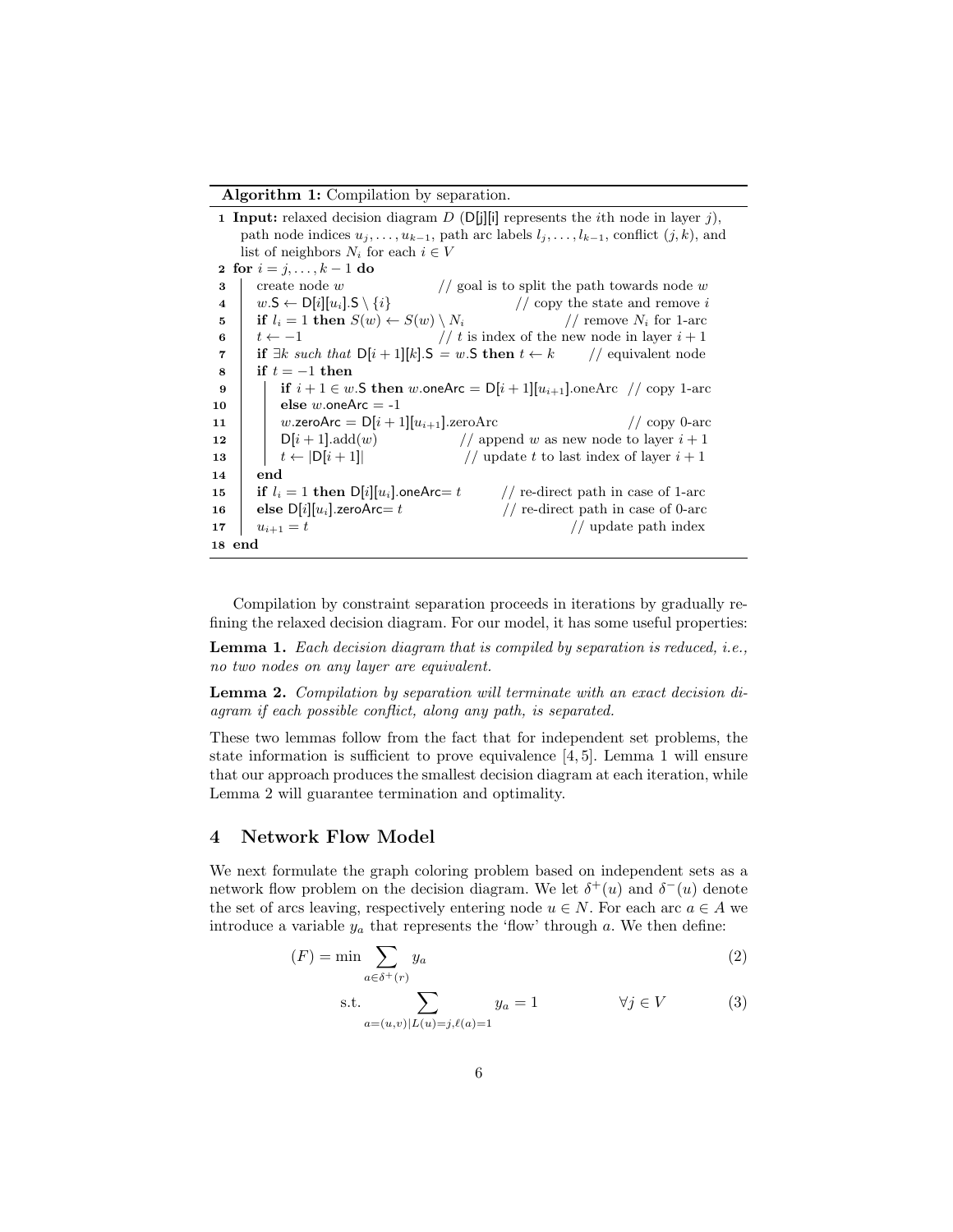$$
\sum_{a \in \delta^-(u)} y_a - \sum_{a \in \delta^+(u)} y_a = 0 \qquad \forall u \in N \setminus \{r, t\} \tag{4}
$$

$$
y_a \in \{0, 1, \dots, n\} \qquad \forall a \in A \tag{5}
$$

The objective function (2) minimizes the total amount of flow. Constraints (3) define that in each layer exactly one 1-arc is selected. Constraints (4) ensure flow conservation. Constraints (5) make sure the flow is integer.

**Lemma 3.** A solution to model  $(F)$  corresponds to a partition of vertex set  $V$ .

Proof. The partition can be found by decomposing the flow into paths. For vertex  $i \in V$  there is exactly one arc  $a = (u, v)$  for which  $y_a = 1$ , by constraints (3). By constraints (4) there exists an r-u path and a v-t path for which  $y_a \ge 1$ for each arc a along the path, which together with arc  $(u, v)$  forms an r-t path. Let P be the collection of such r-t paths; the cardinality of P is given by the objective function (2). Each path  $(a_1, a_2, \ldots, a_n) \in P$  corresponds to a subset of vertices  $\{i \mid \ell(a_i) = 1\}$ . By constraints (3), these subsets are disjoint.  $\square$ 

**Theorem 1.** If the decision diagram is exact, model  $(F)$  finds an optimal solution to the graph coloring problem.

Proof. Since each path in the exact decision diagram corresponds to an independent set, the theorem follows from Lemma 3.  $\Box$ 

By the definition of relaxed decision diagrams, we have the following corollary:

**Corollary 1.** If the decision diagram is relaxed, the objective value of model  $(F)$ is a lower bound on the graph coloring problem.

One may wonder whether model (F) can be solved in polynomial time, since the NP-hardness of graph coloring may be accounted for by the worst-case exponential size of the decision diagram. The answer, however, is negative:

**Theorem 2.** Solving model  $(F)$  for an arbitrary decision diagram is NP-hard.

The proof follows from a reduction from minimum set partitioning and is given in the appendix. Note that paths in the solution are not explicitly given, but instead follow from the arc flow values. Moreover, paths can share nodes (and 0 arcs). We can therefore restrict the proof of Theorem 2 to be paths corresponding to a solution to the minimum set partitioning problem:

Corollary 2. If the decision diagram is relaxed, deciding whether a given solution to model (F) corresponds to a feasible graph coloring solution is NP-hard.

## 5 Iterative Refinement Procedure

While the worst-case complexity results in the previous section are negative, we can, however, efficiently identify a conflict in a given solution: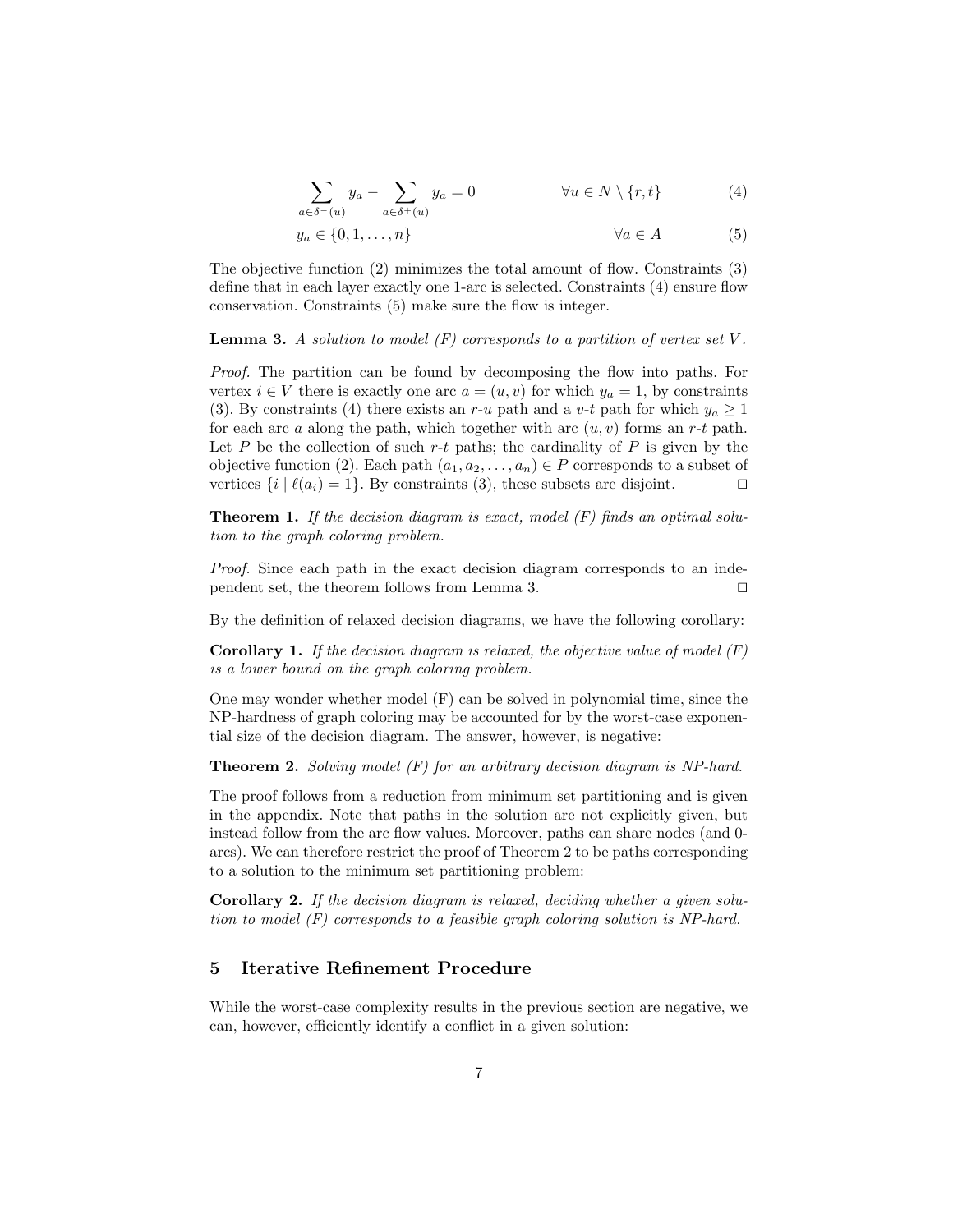Algorithm 2: Iterative refinement by conflict detection and separation.

1 Input: decision diagram  $D$  and input graph data 2 foundSol  $\leftarrow$  false 3 while  $foundSol = false$  do 4 | solve model  $(F)$  with decision diagram  $D$ 5 | lowerBound  $\leftarrow$  obj $(F)$ 6 if flow decomposition algorithm finds no conflict then foundSol  $\leftarrow$  true **7** else separate conflict in D using Algorithm 1 8 end

**Theorem 3.** For a given solution to  $(F)$  we can in polynomial time (in the size of the decision diagram) either determine feasibility or identify a subset of vertices that creates an infeasibility.

The proof, given in the appendix, is constructive and based on a path decomposition of the network flow. We apply this path decomposition to identify and separate conflicts inside an iterative refinement procedure, described at a high-level in Algorithm 2. The algorithm repeatedly solves the flow model, the objective of which provides a lower bound. If the solution contains a conflict, the decision diagram is refined, and we repeat the process. Otherwise, we found an optimal solution and terminate. Note that depending on the flow decomposition, the same solution to (F) might either return a feasible solution or a conflict.

Example 2. Figure 2 depicts the iterative refinement procedure when applied to the input graph given in Figure 1.a. We start with the trivial relaxation in  $(a)$ , which encodes all possible subsets of V, and find the all-ones solution as a single path. Thus, the lower bound is 1. The first conflict we identify is edge (1,3) which is subsequently separated. An optimal flow for diagram (b) contains two paths which yields lower bound 2, and we can identify conflict (2,4) to be separated. This continues until we find the diagram (d) and identify flow paths without conflicts.

Example 2 shows that iterative refinement may yield relaxed decision diagram that are smaller than exact decision diagrams, to prove optimality. This is formalized in the following key result, the proof of which is given in the appendix:

**Theorem 4.** The iterative refinement procedure can find a provably optimal solution with a relaxed decision diagram that is exponentially smaller than the exact diagram that is defined on the same variable ordering.

#### 6 Implementation and Experimental Results

We implemented our method in C++, and performed an experimental evaluation on the 137 graph coloring benchmark instances obtained from [12], which includes all DIMACS graph coloring instances [16]. We use CPLEX 12.9 as integer and linear programming solver. The decision diagrams have a given maximum size (either 100,000 or 1,000,000 nodes).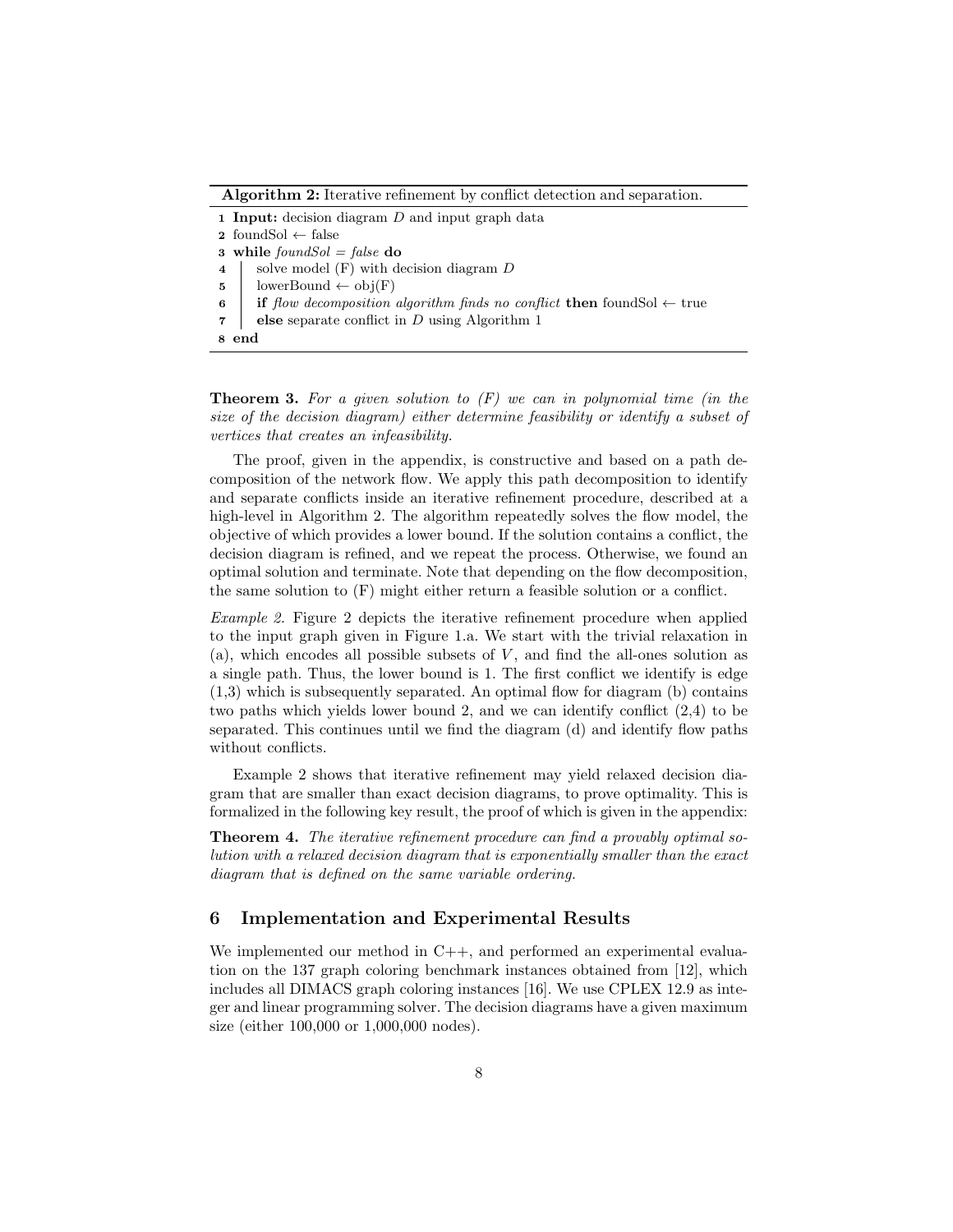| $IP > LP + IP$ 2 |                               | $single >$ multiple 3  |                    |
|------------------|-------------------------------|------------------------|--------------------|
| $LP+IP > IP$ 31  |                               | multiple $>$ single 43 |                    |
| $LP+IP = IP$ 104 |                               | multiple $=$ single 91 |                    |
|                  | $(LP+IP)/IP$ 0.53 (s.d.=0.38) | multiple/single        | $0.36$ (s.d.=0.39) |

a. Impact of adding LP to IP

b. Single vs. multiple conflicts

Table 1. Evaluating the impact of solving linear programming models before solving the integer programming models (a) and single conflict and multiple conflict resolution (b). In each case, we first list the number of instances for which either method finds a better bound. For those cases with equal bounds, we report the ratio of the average time to the best solution and the standard deviation.

Implementation Details The single most important parameter that influences the performance of the algorithm is the variable ordering of the decision diagram. We apply the following variable ordering heuristic, which dominated all other heuristics we tested: among all unselected vertices, select the one that is connected to the most vertices that have been selected so far. In case of ties, select a vertex with the highest degree.

Second, observe that solving the continuous linear programming relaxation of model (F) provides a valid lower bound, as well as a path decomposition that can be used to identify conflicts. While the LP bound may be weaker than the IP bound, it is faster to compute and may therefore speed up the overall process. We implemented this by starting with LP-based iterative refinement, which is continued until a conflict-free LP optimum solution is found. After that, we continue with the IP-based iterative refinement to prove integer optimality.

Third, instead of resolving a single conflict (separation) in each iteration, it is possible to resolve multiple conflicts; one for each path in the decomposition (if it exists). The validity of identifying and separating multiple conflicts per iteration relies on the specific state information for independent sets, as well as on the indexing of our data structure D[ ][ ].

We ran experiments to assess the impact of adding the LP-based iterative refinement and multiple conflicts. The results are shown in Table 1. For each feature, we ran our algorithm with and without that feature, on all 137 benchmark instances for a maximum of 300s per instance. The impact is measured by the quality of the bound (number of instances with a better bound), and when the bounds are equal, by the computation time to the best bound. Both using LP and multiple conflicts have a substantial positive impact on the performance, reducing the time to the best bound by a factor 0.53 (LP), resp. 0.38 (multiple conflicts).

We added two other features to streamline the solving process. After reading in the data, we run the Dsatur heuristic to quickly find an upper bound, to help prove optimality in some cases. Furthermore, before running the LP and IPbased iterative refinement, we run a refinement procedure based on the longest path (with respect to 1-arcs) on the decision diagram, for at most 100 iterations.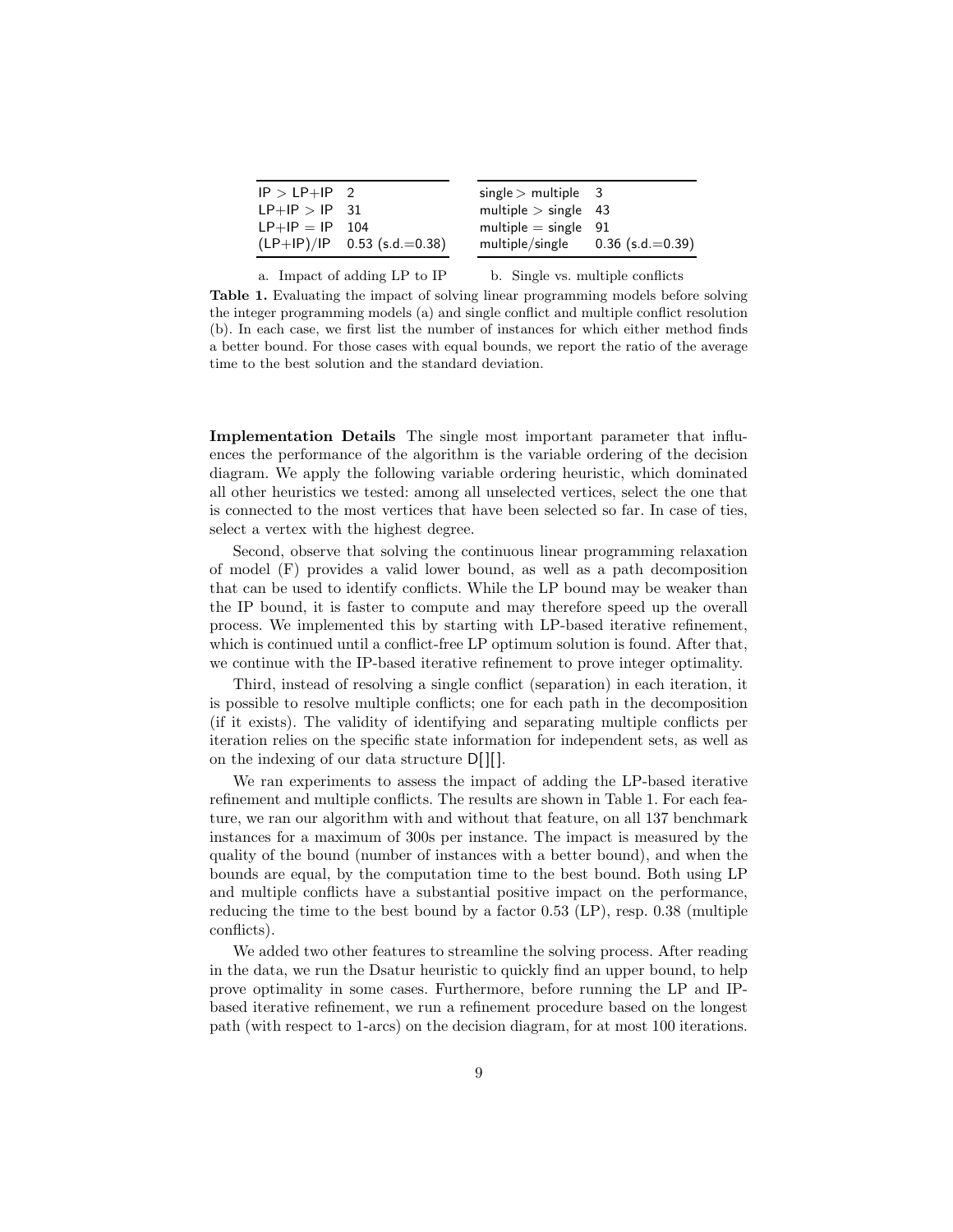|                 |                  |                      |   |        |                   |    | <b>Relaxed DD</b> |  |  |  |
|-----------------|------------------|----------------------|---|--------|-------------------|----|-------------------|--|--|--|
| Instance        | $\boldsymbol{n}$ | m                    | d | $\chi$ | $\overline{\chi}$ | LВ | TTB               |  |  |  |
| abb313GPIA      | 1.557            | 53,356 0.04          |   | 8      | 10                | 7  | 1.71              |  |  |  |
| C2000.9         |                  | 2,000 1,799,532 0.90 |   | 0      | 400               | 98 | 1.826.92          |  |  |  |
| DS.IC250.1      | 250              | 3.218 0.10           |   | 6      | 8                 | 5  | 0.01              |  |  |  |
| latin_square_10 | 900              | 307,350 0.76 90      |   |        | 97                | 90 | 0.73              |  |  |  |
| wap01a          | 2,368            | 110,871 0.04 41 48*  |   |        |                   | 40 | 1.20              |  |  |  |
| wap02a          | 2,464            | 111.742 0.04 40 45*  |   |        |                   | 40 | 1.61              |  |  |  |
| wap03a          | 4.730            | 286,722 0.03 40 56*  |   |        |                   | 40 | 0.88              |  |  |  |
| wap04a          | 5,231            | 294,902 0.02 40      |   |        | - 42              | 40 | 1.05              |  |  |  |
| wap06a          | 947              | 43.571 0.10 40 54*   |   |        |                   | 40 | 0.15              |  |  |  |
| wap07a          | 1,809            | 103,368 0.06 40      |   |        | 41                | 39 | 705.66            |  |  |  |
| wap08a          | 1.870            | 104,176 0.06 40 45*  |   |        |                   | 39 | 107.23            |  |  |  |

Table 2. Performance of the relaxed decision diagram on a selection of open instances. For each instance we list the number of nodes  $(n)$  and edges  $(m)$ , edge density  $(d)$ , and the best known lower bound  $(\chi)$  and upper bound  $(\overline{\chi})$ . For the relaxed decision diagram, we report the lower bound (LB) and time to best bound (TTB). The time limit was set to 3,600s (the maximum size of 1,000,000 was never exceeded). Upper bounds marked with an asterisk were computed with the Dsatur heuristic.

Experimental Analysis The aim of our first experiment is to compare the performance of the iterative refinement and the exact compilation. We consider all instances that are solved to optimality by either method—47 instances in total. The details can be found in Table 3 in the Appendix. The exact decision diagram can be remarkably small, which allows solving 37 instances directly. Perhaps even more remarkable is that the relaxed diagram can sometimes be orders of magnitude smaller than the exact diagram for proving optimality, demonstrating the value of Theorem 4 in practice.

The second set of experiments, presented in Table 2, investigates the quality of the bounds of the iterative refinement procedure. The table considers a selection of open instances.<sup>1</sup> We report the lower bound  $(LB)$  and the time to the best lower bound in seconds (TTB). We were able to improve the lower bound for instance C2000.9 (marked in bold).

# 7 Conclusion

We introduced a new approach for obtaining lower bounds to graph coloring problems, by solving a minimum network flow problem defined over a relaxed decision diagram. By separating conflicts in the network flow solution, the relaxed decision diagram is iteratively refined, which results in stronger bounds. We showed both theoretically and experimentally that relaxed decision diagrams can be orders of magnitude smaller than exact diagrams when proving optimality. This allowed to find an improved lower bound for one open benchmark instance.

<sup>&</sup>lt;sup>1</sup> According to the website with benchmark results  $[12]$  – accessed November 29, 2019.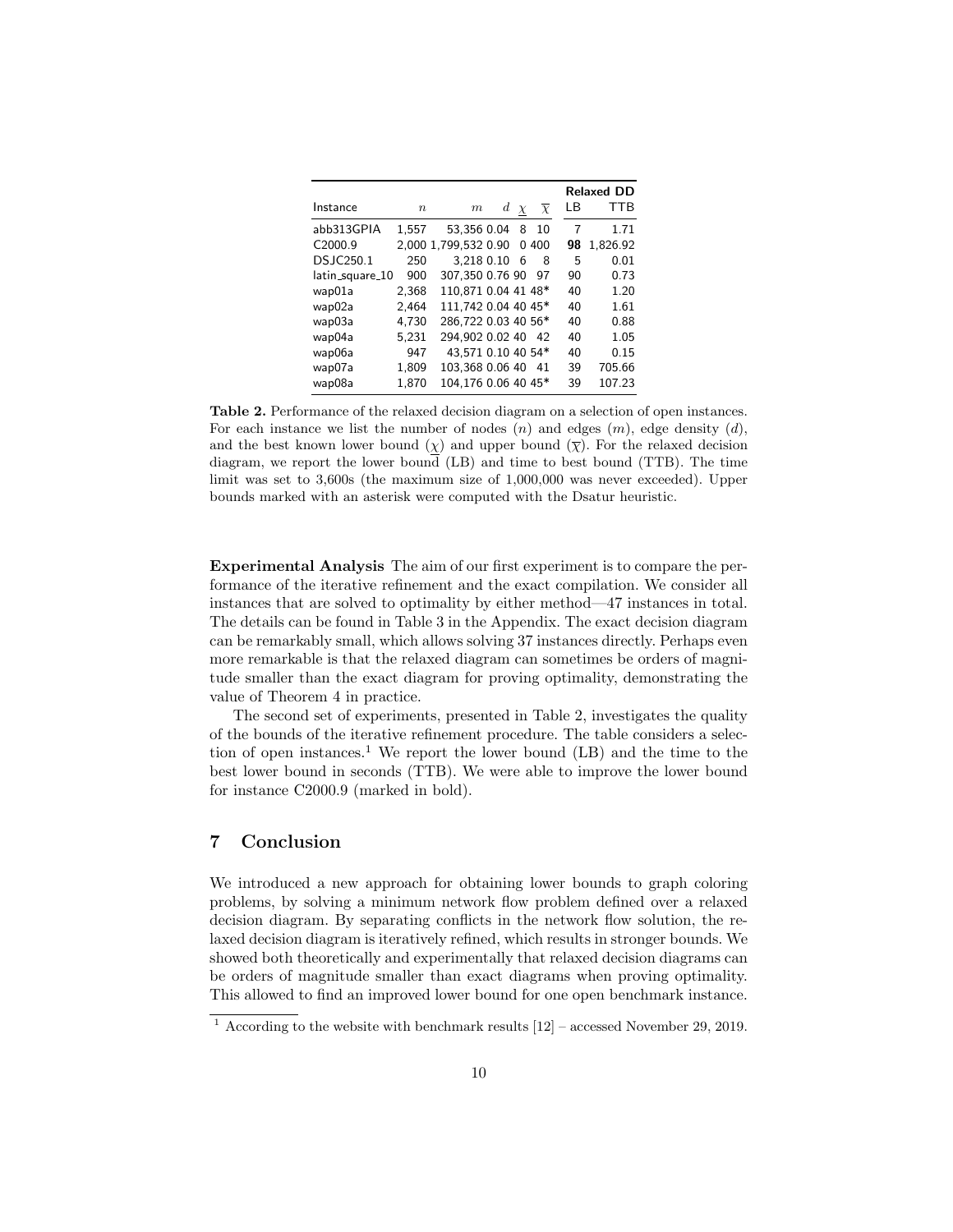#### References

- 1. S. B. Akers. Binary decision diagrams. IEEE Transactions on Computers, C-27:509–516, 1978.
- 2. H. R. Andersen, T. Hadzic, J. N. Hooker, and P. Tiedemann. A Constraint Store Based on Multivalued Decision Diagrams. In Proceedings of CP, volume 4741 of LNCS, pages 118–132. Springer, 2007.
- 3. N. Barnier and P. Brisset. Graph Coloring for Air Traffic Flow Management. Annals of Operations Research, 130:163–178, 2004.
- 4. B. Bergman, A. A. Cire, W.-J. van Hoeve, and Hooker J. N. Variable Ordering for the Application of BDDs to the Maximum Independent Set Problem. In Proceedings of CPAIOR, volume 7298 of LNCS, pages 34–49. Springer, 2012.
- 5. B. Bergman, A. A. Cire, W.-J. van Hoeve, and Hooker J. N. Optimization Bounds from Binary Decision Diagrams. INFORMS Journal on Computing, 26(2):253–268, 2014.
- 6. D. Bergman, A. A. Cire, W.-J. van Hoeve, and J. N. Hooker. Decision Diagrams for Optimization. Springer, 2016.
- 7. D. Bergman, W.-J. van Hoeve, and J. N. Hooker. Manipulating MDD Relaxations for Combinatorial Optimization. In Proceedings of CPAIOR, volume 6697 of LNCS, pages 20–35. Springer, 2011.
- 8. D. Brélaz. New methods to color the vertices of a graph. Communications of the ACM, 22(4):251–256, 1979.
- 9. R. E. Bryant. Graph-based algorithms for boolean function manipulation. IEEE Transactions on Computers, C-35:677–691, 1986.
- 10. R. E. Bryant. Symbolic boolean manipulation with ordered binary decision diagrams. ACM Computing Surveys, 24:293– 318, 1992.
- 11. A. A. Cire and J. N. Hooker. The separation problem for binary decision diagrams. In Proceedings of ISAIM, 2014.
- 12. S. Gualandi and M. Chiarandini. Graph Coloring Benchmarks. https://sites.google.com/site/graphcoloring/home.
- 13. S. Gualandi and Malucelli F. Exact Solution of Graph Coloring Problems via Constraint Programming and Column Generation. INFORMS Journal on Computing, 24(1):81–100, 2012.
- 14. S. Held, W. Cook, and E. C. Sewell. Maximum-weight stable sets and safe lower bounds for graph coloring. Mathematical Programming Computation, 4(4):363–381, 2012.
- 15. A. Jabrayilov and P. Mutzel. New Integer Linear Programming Models for the Vertex Coloring Problem. In Proceedings of LATIN, volume 10807 of LNCS, pages 640–652. Springer, 2018.
- 16. D. S. Johnson and M. A Trick, editors. Cliques, Coloring, and Satisfiability: Second DIMACS Implementation Challenge, October 11-13, 1993, volume 26 of DI-MACS Series in Discrete Mathematics and Theoretical Computer Science. American Mathematical Society, 1996.
- 17. C. Y. Lee. Representation of switching circuits by binary-decision programs. Bell Systems Technical Journal, 38:985–999, 1959.
- 18. R. Lewis and J. Thompson. On the application of graph colouring techniques in round-robin sports scheduling. Computers & Operations Research,  $38(1):190-204$ , 2011.
- 19. E. Malaguti, M. Monaci, and P. Toth. An exact approach for the Vertex Coloring Problem. Discrete Optimization, 8:174–190, 2011.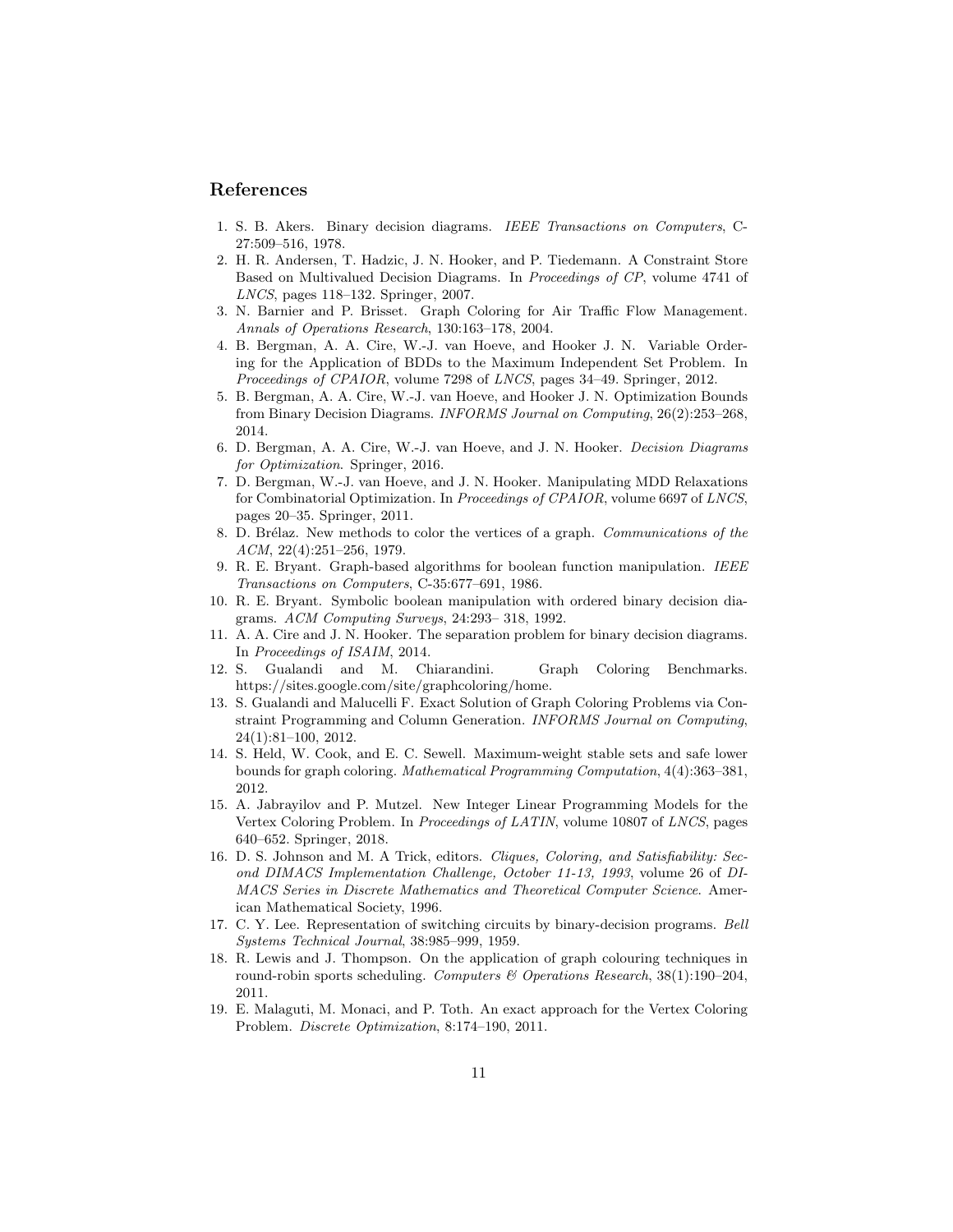- 20. A. Mehrotra and M. A. Trick. A Column Generation Approach for Graph Coloring. INFORMS Journal on Computing, 8(4):344–354, 1996.
- 21. D. R Morrison, E. C. Sewell, and S. H. Jacobson. Solving the Pricing Problem in a Branch-and-Price Algorithm for Graph Coloring Using Zero-Suppressed Binary Decision Diagrams. INFORMS Journal on Computing, 28(1):67–82, 2016.
- 22. J. Peemöller. A correction to Brelaz's modification of Brown's coloring algorithm. Communications of the ACM, 26(8):595–597, 1983.
- 23. J. Randall-Brown. Chromatic scheduling and the chromatic number problem. Management Science, 19(4):456–463, 1972.
- 24. A. Schrijver. Combinatorial Optimization Polyhedra and Efficiency. Springer, 2003.
- 25. I. Wegener. Branching Programs and Binary Decision Diagrams: Theory and Applications. SIAM monographs on discrete mathematics and applications. Society for Industrial and Applied Mathematics, 2000.
- 26. D. C. Wood. A technique for coloring a graph applicable to large-scale timetabling problems. The Computer Journal, 12(4):317–322, 1969.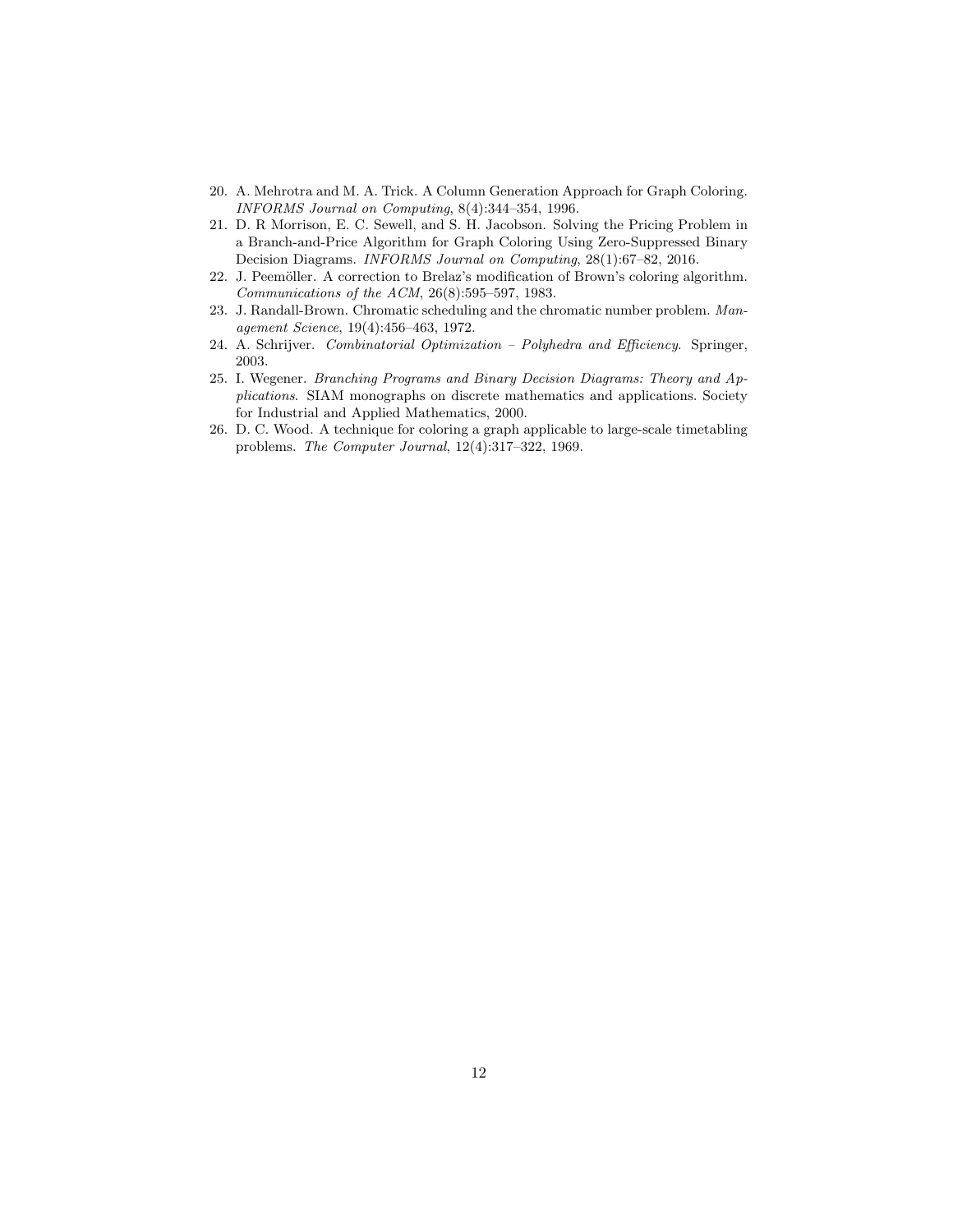#### Graph Coloring Lower Bounds from Decision Diagrams: Appendix

Proof of Theorem 2. By reduction from minimum set partitioning. We are given a collection  $S$  of sets based on a universe of elements  $E$ , and need to find a subset of  $S$  of minimum cardinality such that each element in  $E$  belongs to exactly one subset. We define a polynomial-size decision diagram with  $|E| + 1$ node layers, such that layer i represents the i–th element from  $E$  following an arbitrary but fixed ordering of  $E$ . We then define an r-t path for each set in  $S$ by introducing nodes and arcs between each layer  $i$  and  $i + 1$ , with arc label 1 if the *i*-th element of E is in S and 0 otherwise. An optimal solution to model  $(F)$ directly corresponds to solving the minimum set partitioning problem.  $\Box$ 

Proof of Theorem 3. We apply a flow decomposition algorithm that iteratively finds r-t paths with flow value 1, starting from the root. The algorithm maintains the set of vertices i for which  $y_a = 1$ ,  $\ell(a) = 1$  and  $L(a) = i$ . Each time a vertex i is added to this set, we inspect whether there exists an edge  $(i, j) \in E$  with j in the set. If so, we terminate and report that the current (partial) path violates the edge constraint for  $(i, j)$ . Otherwise, when the r-t path is completed, we subtract the minimum flow value along the path from each of its arcs, and repeat the process until all arcs out of the root have flow value zero. If in the process none of the paths violates an edge constraint, we report that the solution is feasible. Finding one r-t path takes linear time (in the size of the decision diagram,  $|D|$ ). The edge inspection takes  $O(n)$  time per event, which makes the total time for identifying a single path  $O(n \cdot |D|)$ . Since there are at most n paths, the total time is  $O(n^2)$  $|D|$ ).

Proof of Theorem 4. Consider a graph  $G = (V, E)$  with vertex labels  $V =$  $\{1, \ldots, n\}$  and edge set  $\{(i, i+1) | i \in \{1, \ldots, n-1\}\}\)$ , i.e., G is a path from vertex 1 to n, where n is an odd integer. We define the following fixed variable ordering to compile the decision diagrams. For layers  $i = 1, ..., \lfloor n/2 \rfloor$ , we associate vertex i if i is odd, and vertex  $\lceil n/2 \rceil + i$  if i is even. The remaining layers are defined in the 'reverse order'; layer  $i = \lfloor n/2 \rfloor + 1, \ldots, n$  is associated with vertex  $n - i + 2$ if *i* is odd, and vertex  $n - i + \lfloor n/2 \rfloor$  if *i* is even.

Observation 1: up to layer  $\lceil n/2 \rceil - 1$ , vertex i appears in each state of layer i–1 since the vertices associated with these layers are not adjacent in  $G$ . Therefore, each of these states has two outgoing arcs, the 0-arc and the 1-arc.

Observation 2: up to layer  $\lceil n/2 \rceil - 1$ , each 1-arc eliminates one element from the set  $\{\lceil n/2 \rceil + 1, \ldots, n\}$ . Therefore, the states of each layer, up to layer  $\lceil n/2 \rceil - 1$ , are distinct. These two observations imply that the exact decision diagram requires at least  $O(2^{\lceil n/2 \rceil})$  states (the size of layer  $\lceil n/2 \rceil$ ).

Without loss of generality, we assume that the iterative refinement procedure applies a lexicographic search in each iteration to find an optimal solution to model (F), and refines the decision diagram whenever an edge conflict is detected. In iteration i, the algorithm will consider the conflict associated with edge  $(i, i+$  $\lceil n/2 \rceil$ ). Each of these conflicts is refined by adding one more node to state  $i + \lfloor n/2 \rfloor + 1$ . After  $\lfloor n/2 \rfloor$  iterations, no more conflicts are found. The iterative refinement procedure therefore terminates with a decision diagram of  $O(n)$  size.

 $\Box$